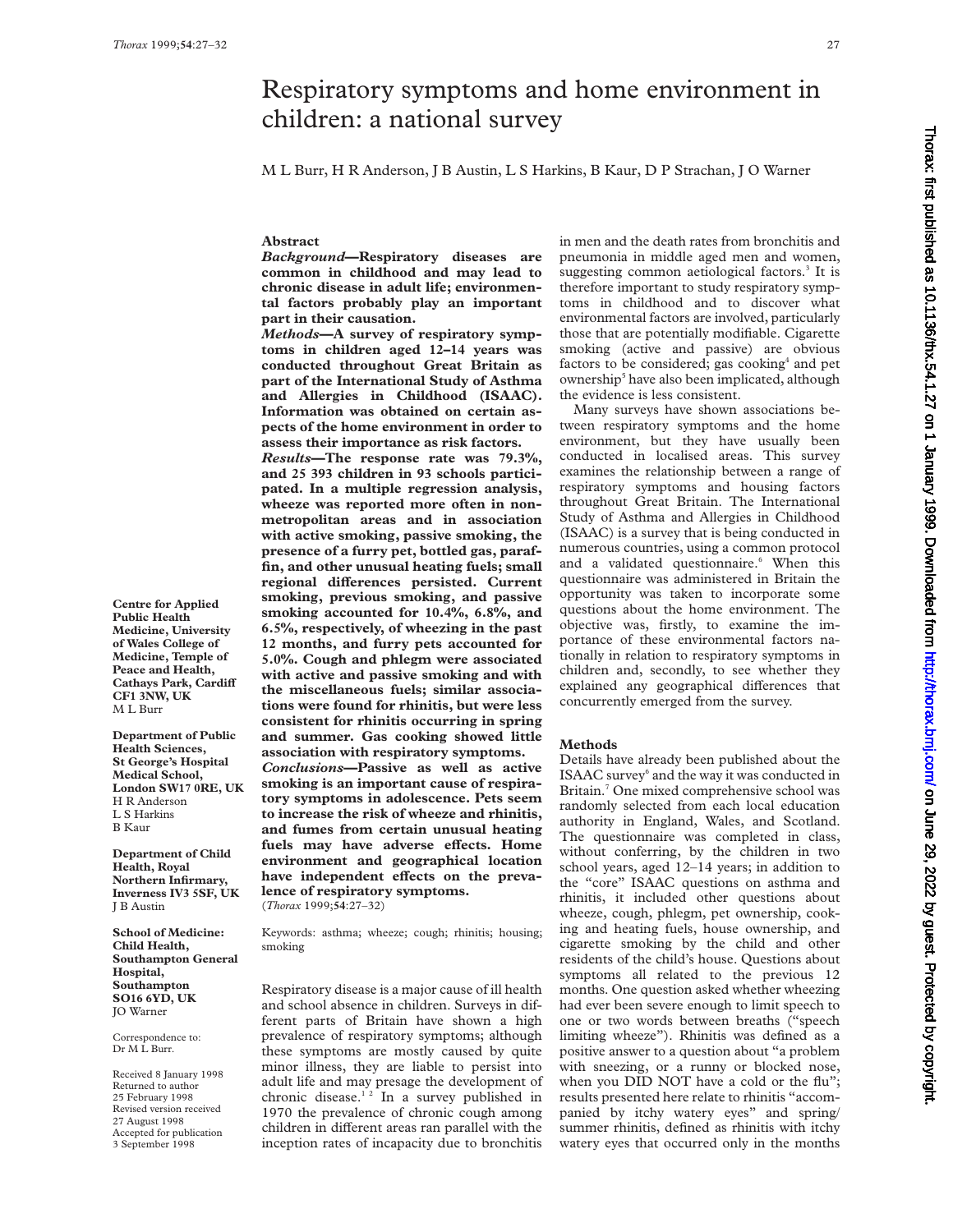*Table 1 Prevalence of symptoms in boys and girls*

|                               | Prevalence (%) |       |                                        |                             |  |
|-------------------------------|----------------|-------|----------------------------------------|-----------------------------|--|
| Symptom                       | Boys           | Girls | Adjusted odds ratio<br>$(bovs = 1.00)$ | 95% Confidence<br>intervals |  |
| Wheeze in past year           | 32.4           | 35.3  | $1.11***$                              | $(1.06 \text{ to } 1.18)$   |  |
| Speech limiting wheeze        | 8.2            | 9.5   | $1.15***$                              | $(1.05 \text{ to } 1.26)$   |  |
| Wheeze without colds          | 20.8           | 22.0  | 1.05                                   | $(0.98 \text{ to } 1.12)$   |  |
| Rhinitis, itchy eyes          | 15.8           | 20.8  | $1.30***$                              | $(1.31 \text{ to } 1.49)$   |  |
| Spring/summer rhinitis        | 5.2            | 7.3   | $1.40***$                              | $(1.26 \text{ to } 1.55)$   |  |
| Cough without colds           | 28.5           | 30.3  | $1.08***$                              | $(1.02 \text{ to } 1.14)$   |  |
| Phlegm with colds             | 56.9           | 65.5  | $1.42***$                              | $(1.35 \text{ to } 1.50)$   |  |
| Phlegm without colds          | 21.7           | 20.8  | $0.91**$                               | $(0.86 \text{ to } 0.97)$   |  |
| > 3 colds in last year        | 23.1           | 31.5  | $1.51***$                              | $(1.43 \text{ to } 1.60)$   |  |
| Dry night cough without colds | 43.4           | 47.4  | $1.14***$                              | $(1.09 \text{ to } 1.20)$   |  |

 $\star$ p<0.05, $\star\star$  p<0.01, $\star\star\star$  p<0.001.

Odds ratios are adjusted for age, region, and all the environmental factors in subsequent tables.

from March to September (inclusive). The survey was conducted in the 1995 spring term in all areas. Information about passive smoking related to "anyone you live with" who smokes cigarettes regularly at home. Children were then asked, "Have you ever smoked a cigarette?" "If YES, how often do you smoke nowadays?"

The data were analysed using logistic regression in GLIM.<sup>8</sup> All variables of interest were included in the model. This analysis was restricted to the children who answered all the exposure questions. The population attributable risk was calculated using the formula  $p(r-1)/{p(r-1) + 1}$ , where p is the prevalence of the exposure and r is the relative risk due to the exposure, approximated by the odds ratio.<sup>9</sup>

#### **Results**

The survey involved 93 schools containing 32 033 eligible children, of whom 27 507 participated in the survey. The response did not vary significantly between England, Wales and Scotland or between metropolitan and nonmetropolitan areas.<sup>7</sup> A total of 25 393 children (79.3% of those originally available) answered all the questions on home environment and are the subject of this report.

Table 1 shows the prevalence of various symptoms in boys and girls with odds ratios adjusted for age and the environmental factors under consideration. All these symptoms were more frequently reported by girls than boys, except phlegm without colds. A rising prevalence with age occurred for wheeze in the last 12 months, wheeze without colds, rhinitis (both types), phlegm with colds, and more than three colds in the last year, while the prevalence declined with age for cough without colds, phlegm without colds, and dry night cough without colds.

Data from this survey showing the prevalence of wheeze and cough in the various regions of Britain have already been published<sup>7</sup>; similar data on the regional prevalence of rhinoconjunctivitis are in preparation. Although the differences were not great, Scotland had the highest prevalence of wheeze and of rhinitis with itchy eyes, and the lowest prevalence of cough without a cold. When adjustments were made for age, sex, and the environmental factors under consideration here, all the symptoms except speech limiting wheeze and spring/summer rhinitis still showed significant

*Table 2 Prevalence of symptoms in children grouped by environmental factors*

|                                                                                                                                                                             |           | Percentage prevalence of symptoms in children in each environmental group |                            |                            |                                |                           |                           |                      |                         |                        |                                     |
|-----------------------------------------------------------------------------------------------------------------------------------------------------------------------------|-----------|---------------------------------------------------------------------------|----------------------------|----------------------------|--------------------------------|---------------------------|---------------------------|----------------------|-------------------------|------------------------|-------------------------------------|
| Environmental factor                                                                                                                                                        | Total no. | Wheeze                                                                    | Speech limiting<br>whereze | Wheeze<br>without<br>colds | Rhinitis.<br><i>itchy</i> eyes | Spring/summer<br>rhinitis | Cough<br>without<br>colds | Phlegm<br>with colds | Phlegm<br>without colds | $>3$ colds<br>per year | Dry night<br>cough without<br>colds |
| Area                                                                                                                                                                        |           |                                                                           |                            |                            |                                |                           |                           |                      |                         |                        |                                     |
| Metropolitan                                                                                                                                                                | 8955      | 30.8                                                                      | 8.0                        | 19.4                       | 18.9                           | 6.0                       | 32.3                      | 60.2                 | 23.2                    | 27.2                   | 48.4                                |
| Non-metropolitan                                                                                                                                                            | 16438     | 35.5                                                                      | 9.3                        | 22.5                       | 18.5                           | 6.7                       | 27.8                      | 61.7                 | 20.2                    | 27.4                   | 43.8                                |
| Pets                                                                                                                                                                        |           |                                                                           |                            |                            |                                |                           |                           |                      |                         |                        |                                     |
| None                                                                                                                                                                        | 7204      | 31.6                                                                      | 8.0                        | 19.6                       | 17.4                           | 5.7                       | 29.6                      | 58.0                 | 20.8                    | 25.6                   | 44.6                                |
| Furry pets                                                                                                                                                                  | 16728     | 34.8                                                                      | 9.2                        | 22.2                       | 19.1                           | 6.7                       | 29.2                      | 62.6                 | 21.4                    | 28.3                   | 45.6                                |
| Other pets only                                                                                                                                                             | 1461      | 34.5                                                                      | 8.5                        | 21.5                       | 20.1                           | 7.5                       | 31.0                      | 61.1                 | 21.1                    | 24.5                   | 46.3                                |
| Cooking fuel                                                                                                                                                                |           |                                                                           |                            |                            |                                |                           |                           |                      |                         |                        |                                     |
| Electricity only                                                                                                                                                            | 9277      | 33.9                                                                      | 8.9                        | 21.6                       | 18.0                           | 6.8                       | 28.2                      | 60.6                 | 20.4                    | 27.2                   | 43.7                                |
| Gas                                                                                                                                                                         | 15492     | 33.8                                                                      | 8.8                        | 21.1                       | 19.0                           | 6.3                       | 30.3                      | 61.4                 | 21.8                    | 27.4                   | 46.5                                |
| Other only                                                                                                                                                                  | 624       | 35.7                                                                      | 9.4                        | 25.3                       | 19.5                           | 6.2                       | 25.0                      | 66.1                 | 18.4                    | 26.8                   | 43.0                                |
| Heating fuel                                                                                                                                                                |           |                                                                           |                            |                            |                                |                           |                           |                      |                         |                        |                                     |
| Electricity only                                                                                                                                                            | 6795      | 32.0                                                                      | 8.1                        | 20.0                       | 17.1                           | 5.6                       | 30.0                      | 57.1                 | 20.9                    | 26.5                   | 45.6                                |
| Mains gas                                                                                                                                                                   | 12294     | 33.6                                                                      | 8.6                        | 21.3                       | 19.0                           | 6.9                       | 29.5                      | 61.8                 | 21.1                    | 26.9                   | 45.4                                |
| Coal, wood, oil                                                                                                                                                             | 4109      | 34.8                                                                      | 9.3                        | 21.7                       | 17.4                           | 6.5                       | 26.3                      | 64.6                 | 20.0                    | 27.3                   | 42.5                                |
| Bottled gas, paraffin                                                                                                                                                       | 1526      | 38.0                                                                      | 11.6                       | 25.4                       | 23.8                           | 6.5                       | 32.3                      | 64.1                 | 24.8                    | 31.6                   | 49.5                                |
| Other                                                                                                                                                                       | 669       | 42.1                                                                      | 12.4                       | 26.8                       | 25.1                           | 7.0                       | 33.2                      | 63.5                 | 26.9                    | 34.5                   | 51.2                                |
| Housing                                                                                                                                                                     |           |                                                                           |                            |                            |                                |                           |                           |                      |                         |                        |                                     |
| Owned                                                                                                                                                                       | 5059      | 34.4                                                                      | 10.0                       | 22.1                       | 20.6                           | 5.8                       | 36.2                      | 58.3                 | 26.3                    | 30.1                   | 50.6                                |
| Council                                                                                                                                                                     | 1013      | 34.9                                                                      | 9.7                        | 21.5                       | 21.4                           | 7.4                       | 32.7                      | 63.2                 | 23.2                    | 27.9                   | 47.0                                |
| Other rented                                                                                                                                                                | 18338     | 33.5                                                                      | 8.3                        | 21.2                       | 17.9                           | 6.7                       | 27.2                      | 62.0                 | 19.7                    | 26.3                   | 43.7                                |
| Other                                                                                                                                                                       | 983       | 36.5                                                                      | 11.0                       | 22.5                       | 20.3                           | 5.9                       | 32.8                      | 58.9                 | 22.2                    | 30.5                   | 48.8                                |
| Passive smoking                                                                                                                                                             |           |                                                                           |                            |                            |                                |                           |                           |                      |                         |                        |                                     |
| Nobody                                                                                                                                                                      | 13498     | 31.8                                                                      | 7.6                        | 20.0                       | 17.2                           | 7.0                       | 25.5                      | 60.6                 | 17.7                    | 25.3                   | 41.2                                |
| Mother only                                                                                                                                                                 | 2963      | 34.5                                                                      | 9.1                        | 21.6                       | 19.6                           | 6.4                       | 32.2                      | 62.1                 | 23.4                    | 28.1                   | 48.8                                |
| Father only                                                                                                                                                                 | 3224      | 34.3                                                                      | 9.6                        | 21.5                       | 17.7                           | 6.7                       | 31.4                      | 59.6                 | 22.8                    | 28.1                   | 46.2                                |
| Both                                                                                                                                                                        | 2908      | 34.9                                                                      | 9.2                        | 22.6                       | 20.1                           | 5.7                       | 32.7                      | 62.4                 | 25.6                    | 28.3                   | 50.1                                |
| Other                                                                                                                                                                       | 2800      | 41.5                                                                      | 13.5                       | 26.9                       | 24.5                           | 4.8                       | 39.3                      | 63.6                 | 29.9                    | 34.2                   | 56.0                                |
| Active smoking                                                                                                                                                              |           |                                                                           |                            |                            |                                |                           |                           |                      |                         |                        |                                     |
| Never                                                                                                                                                                       | 15672     | 30.2                                                                      | 7.5                        | 18.8                       | 16.7                           | 6.1                       | 27.2                      | 56.8                 | 17.4                    | 24.9                   | 40.6                                |
| Ex-smoker                                                                                                                                                                   | 6433      | 36.6                                                                      | 9.9                        | 23.0                       | 20.5                           | 6.7                       | 29.6                      | 66.3                 | 24.0                    | 28.7                   | 49.9                                |
| <once td="" weekly<=""><td>699</td><td>43.7</td><td>12.1</td><td>27.7</td><td>23.2</td><td>9.4</td><td>28.8</td><td>70.9</td><td>25.0</td><td>33.9</td><td>53.5</td></once> | 699       | 43.7                                                                      | 12.1                       | 27.7                       | 23.2                           | 9.4                       | 28.8                      | 70.9                 | 25.0                    | 33.9                   | 53.5                                |
| Weekly not daily                                                                                                                                                            | 725       | 43.3                                                                      | 11.5                       | 27.8                       | 22.4                           | 5.9                       | 34.4                      | 72.8                 | 30.5                    | 35.1                   | 56.3                                |
| Daily                                                                                                                                                                       | 1864      | 48.1                                                                      | 14.2                       | 32.6                       | 26.1                           | 7.9                       | 45.5                      | 72.9                 | 38.6                    | 37.0                   | 62.3                                |
| (Missing answers)                                                                                                                                                           |           | (1.7)                                                                     | (1.7)                      | (1.7)                      | (1.4)                          | (1.5)                     | (1.2)                     | (1.0)                | (1.4)                   | (0.4)                  | (0.8)                               |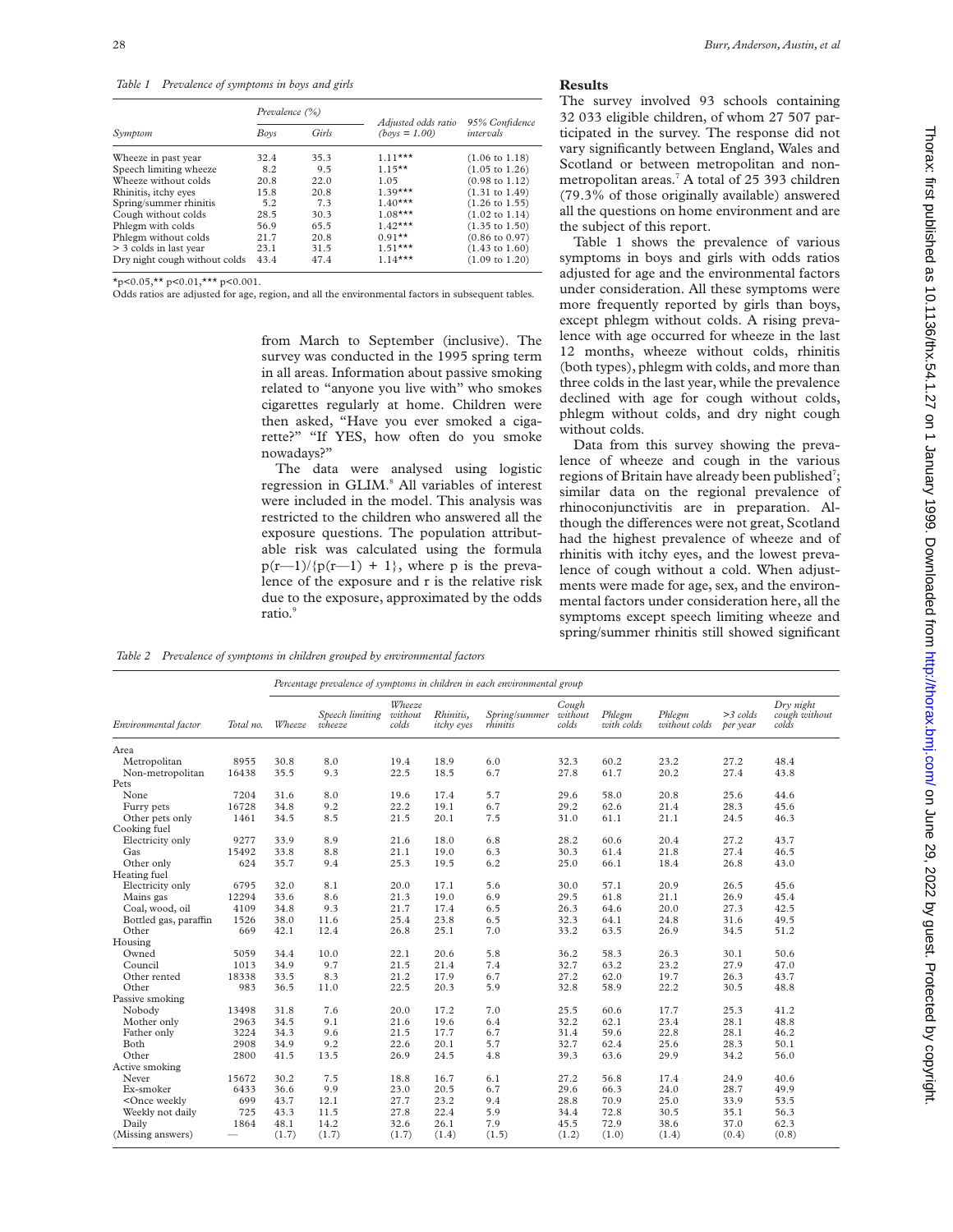*Table 3 Results of logistic regression for wheeze and rhinitis in past 12 months in relation to environmental factors*

|                                                                                                                                                                                                                                                                                  | Odds ratios (95% CI) for symptoms, adjusted for age, sex, region, and other factors shown |                                |                               |                                |                               |  |  |  |  |
|----------------------------------------------------------------------------------------------------------------------------------------------------------------------------------------------------------------------------------------------------------------------------------|-------------------------------------------------------------------------------------------|--------------------------------|-------------------------------|--------------------------------|-------------------------------|--|--|--|--|
| Environmental factor                                                                                                                                                                                                                                                             | Wheeze                                                                                    | Speech limiting wheeze         | Wheeze without colds          | Rhinitis, itchy eyes           | Spring/summer rhinitis        |  |  |  |  |
| Area (Metropolitan = $1.00$ )                                                                                                                                                                                                                                                    | $***$                                                                                     | $\star$                        | $***$                         |                                |                               |  |  |  |  |
| Non-metropolitan                                                                                                                                                                                                                                                                 | $1.20$ (1.12 to 1.28)                                                                     | $1.14$ (1.02 to 1.28)          | $1.15(1.06 \text{ to } 1.25)$ | $0.94$ (0.86 to 1.02)          | $1.09$ (0.95 to 1.24)         |  |  |  |  |
| Pets (None = $1.00$ )                                                                                                                                                                                                                                                            |                                                                                           |                                |                               |                                |                               |  |  |  |  |
| Furry pets                                                                                                                                                                                                                                                                       | $1.08(1.01 \text{ to } 1.14)$                                                             | $1.09$ (0.98 to 1.21)          | $1.10(1.02 \text{ to } 1.18)$ | $1.08(1.00 \text{ to } 1.16)$  | $1.16(1.02 \text{ to } 1.30)$ |  |  |  |  |
| Other pets only                                                                                                                                                                                                                                                                  | $1.13(1.00 \text{ to } 1.28)$                                                             | $1.05(0.86 \text{ to } 1.29)$  | $1.11(0.96 \text{ to } 1.28)$ | $1.20(1.04 \text{ to } 1.39)$  | 1.34 (1.07 to 1.67)           |  |  |  |  |
| Cooking fuel (Electricity only $= 1.00$ )                                                                                                                                                                                                                                        |                                                                                           |                                |                               |                                |                               |  |  |  |  |
| Gas                                                                                                                                                                                                                                                                              | $1.03$ (0.97 to 1.10)                                                                     | $1.02$ (0.93 to 1.13)          | $0.99(0.93 \text{ to } 1.06)$ | $1.05(0.98 \text{ to } 113)$   | $0.90(0.81 \text{ to } 1.01)$ |  |  |  |  |
| Other only                                                                                                                                                                                                                                                                       | $0.99(0.83 \text{ to } 1.18)$                                                             | $0.95$ (0.71 to 1.27)          | $1.17(0.96 \text{ to } 1.42)$ | 1.11 (0.89 to 1.38)            | $0.87(0.61 \text{ to } 1.23)$ |  |  |  |  |
| Heating fuel (Electricity only $= 1.00$ )                                                                                                                                                                                                                                        | ***                                                                                       | $***$                          | $***$                         | $***$                          | $***$                         |  |  |  |  |
| Mains gas                                                                                                                                                                                                                                                                        | $1.10(1.03 \text{ to } 1.17)$                                                             | 1.10 (0.99 to 1.23)            | $1.11(1.03 \text{ to } 1.19)$ | 1.18 (1.09 to 1.28)            | $1.33(1.17 \text{ to } 1.51)$ |  |  |  |  |
| Coal, wood, oil                                                                                                                                                                                                                                                                  | $1.07(0.98 \text{ to } 1.16)$                                                             | 1.13 (0.98 to 1.32)            | $1.01$ (0.91 to 1.12)         | $1.05(0.94 \text{ to } 1.17)$  | 1.12 (0.94 to 1.33)           |  |  |  |  |
| Bottled gas, paraffin                                                                                                                                                                                                                                                            | $1.21$ (1.08 to 1.37)                                                                     | $1.38(1.55 \text{ to } 1.66)$  | $1.27$ (1.11 to 1.45)         | 1.47 $(1.28 \text{ to } 1.68)$ | $1.21$ (0.96 to 1.52)         |  |  |  |  |
| Other                                                                                                                                                                                                                                                                            | 1.46 (1.23 to 1.72)                                                                       | $1.52$ (1.18 to 1.96)          | $1.36$ (1.13 to 1.64)         | 1.62 $(1.33 \text{ to } 1.96)$ | 1.34 (0.97 to 1.85)           |  |  |  |  |
| Housing (Owned $= 1.00$ )                                                                                                                                                                                                                                                        |                                                                                           |                                |                               |                                |                               |  |  |  |  |
| Council                                                                                                                                                                                                                                                                          | $0.96$ (0.90 to 1.03)                                                                     | 1.10 (0.98 to 1.23)            | $0.99$ (0.83 to 1.17)         | $1.08$ (0.99 to 1.17)          | $0.91$ (0.80 to 1.05)         |  |  |  |  |
| Other rented                                                                                                                                                                                                                                                                     | $1.02(0.89 \text{ to } 1.16)$                                                             | $1.10(0.88 \text{ to } 1.36)$  | $1.02(0.94 \text{ to } 1.11)$ | $1.19(1.02 \text{ to } 1.39)$  | $1.18$ (0.92 to 1.51)         |  |  |  |  |
| Other                                                                                                                                                                                                                                                                            | 1.08 (0.94 to 1.24)                                                                       | $1.25(1.01 \text{ to } 1.54)$  | 1.03 (0.87 to 1.22)           | 1.12 (0.96 to 1.32)            | $0.93$ (0.71 to 1.23)         |  |  |  |  |
| Passive smoking (Nobody = $1.00$ )                                                                                                                                                                                                                                               | $***$                                                                                     | $***$                          | $***$                         | $***$                          | $***$                         |  |  |  |  |
| Mother only                                                                                                                                                                                                                                                                      | $1.08$ (0.99 to 1.18)                                                                     | $1.13(0.98 \text{ to } 1.31)$  | $1.06$ (0.96 to 1.17)         | $1.09$ (0.98 to 1.21)          | $0.90$ (0.76 to 1.06)         |  |  |  |  |
| Father only                                                                                                                                                                                                                                                                      | $1.10$ (1.01 to 1.20)                                                                     | $1.23$ (1.08 to 1.42)          | $1.08(0.98 \text{ to } 1.19)$ | $0.99(0.89)$ to $1.10$         | $0.96$ (0.82 to 1.12)         |  |  |  |  |
| Both                                                                                                                                                                                                                                                                             | $1.09$ (1.00 to 1.19)                                                                     | 1.13 (0.97 to 1.31)            | $1.11(1.00 \text{ to } 1.23)$ | 1.11 (0.99 to 1.23)            | $0.79$ (0.66 to 0.94)         |  |  |  |  |
| Other                                                                                                                                                                                                                                                                            | 1.30 $(1.19 \text{ to } 1.42)$                                                            | 1.58 $(1.38 \text{ to } 1.81)$ | $1.26$ (1.14 to 1.39)         | $1.34$ (1.21 to 1.49)          | $0.63$ (0.52 to 0.77)         |  |  |  |  |
| Active smoking (Never $= 1.00$ )                                                                                                                                                                                                                                                 | $***$                                                                                     | $***$                          | $***$                         | $***$                          | $***$                         |  |  |  |  |
| Ex-smoker                                                                                                                                                                                                                                                                        | $1.29$ (1.21 to 1.38)                                                                     | $1.29$ (1.17 to 1.43)          | $1.25$ (1.17 to 1.35)         | $1.23$ (1.14 to 1.33)          | $1.10(0.98 \text{ to } 1.24)$ |  |  |  |  |
| <once td="" weekly<=""><td><math>1.68</math> <math>(1.44</math> to <math>1.97)</math></td><td>1.58 (1.24 to 2.01)</td><td><math>1.56(1.31 \text{ to } 1.85)</math></td><td><math>1.40(1.17 \text{ to } 1.69)</math></td><td><math>1.52(1.16 \text{ to } 1.98)</math></td></once> | $1.68$ $(1.44$ to $1.97)$                                                                 | 1.58 (1.24 to 2.01)            | $1.56(1.31 \text{ to } 1.85)$ | $1.40(1.17 \text{ to } 1.69)$  | $1.52(1.16 \text{ to } 1.98)$ |  |  |  |  |
| Weekly not daily                                                                                                                                                                                                                                                                 | $1.65$ (1.41 to 1.92)                                                                     | $1.45$ (1.14 to 1.84)          | $1.55(1.30 \text{ to } 1.84)$ | $1.33$ (1.11 to 1.60)          | 0.98 (0.71 to 1.35)           |  |  |  |  |
| Daily                                                                                                                                                                                                                                                                            | 1.95 (1.76 to 2.16)                                                                       | 1.74 (1.49 to 2.03)            | $1.92$ (1.72 to 2.15)         | 1.55 (1.37 to 1.74)            | 1.42 (1.17 to 1.72)           |  |  |  |  |

 $*_p$ <0.05,  $**_p$ <0.01,  $**_p$ <0.001 for heterogeneity.

regional heterogeneity, although it was somewhat reduced for some symptoms. For wheeze, the odds ratio for the area with the highest prevalence (Scotland) versus that with the lowest prevalence (West Midlands) was 1.36 unadjusted and 1.22 adjusted; the corresponding odds ratios for rhinitis with itchy eyes (Scotland versus Trent) were 1.32 and 1.30, and for cough without a cold (West Midlands versus Scotland) were 1.45 and 1.47, respectively.

Table 2 shows the prevalence of each symptom in children grouped according to the various environmental factors. The categories in each section are exclusive, and the children are allocated to the lowest applicable category unless indicated otherwise—for example, a house heated by mains gas and coal is classified as being heated by coal. The percentages were calculated after excluding children who did not answer the question about a given symptom (less than 2% for any symptom). The prevalence of symptoms was highest among those who smoked daily; it was also raised among children exposed to passive smoking, particularly where this involved someone other than (or in addition to) a parent. Prevalence tended to be higher in association with heating fuels other than electricity, particularly bottled gas and paraffin, and even more with the category designated as "other" fuels. This group of fuels was used to a much greater extent in the Scottish islands than elsewhere, being reported by 26.9% of children in the Western Isles, 10.3% in Shetland, 7.7% in Orkney, and less than 5% in all other areas.

Table 3 shows the odds ratios for wheeze and rhinitis in relation to various environmental factors. In each case the odds ratio is adjusted for all the other environmental factors and for age, sex, and the region. Each form of wheeze was more common in the non-metropolitan than in the metropolitan areas, and significantly associated with active smoking, past or present. It was also associated with passive smoking from someone other than a parent. Possession of a furry pet was associated with any wheeze in the past year and wheeze without colds; it was unrelated to wheeze that occurred only with colds (data not shown; odds ratio 1.01). There were no obvious relationships with cooking fuel, but the associations with bottled gas, paraffin, and other unusual heating fuels were still evident.

For wheeze in the past 12 months the percentage of cases attributable to various factors was calculated (population attributable risk). Among factors that are potentially modifiable, furry pets accounted for 5.0% of cases (95% CI 0.7 to 8.6), ex-smoking for 6.8% (95% CI 5.1 to 8.7), smoking less than weekly for 1.9% (95% CI 1.2 to 2.6), smoking weekly also for 1.9% (95% CI 1.2 to 2.6), smoking daily for 6.7% (95% CI 5.4 to 8.0), and passive smoking from someone other than (or in addition to) a parent for 3.3% (95% CI 2.1 to 4.6); all current active and passive smoking accounted for 10.4% and 6.5% of cases, respectively.

Rhinitis with itchy eyes was associated with furry and other pets, several heating fuels, active smoking, and passive smoking by someone other than (or in addition to) a parent; the relationship with "other fuels" was particularly strong. When the condition occurred only in spring or summer it was associated with pets, mains gas heating, and active smoking, but inversely related to passive smoking, particularly by someone other than a parent. Table 4 shows a similar analysis for cough and phlegm. Active smoking was strongly associated with all symptoms, and passive smoking was associated with cough and phlegm that occurred in the absence of a cold. The symptoms tended to occur particularly in houses heated by the miscellaneous fuels, bottled gas, and paraffin. Gas cooking was significantly associated only with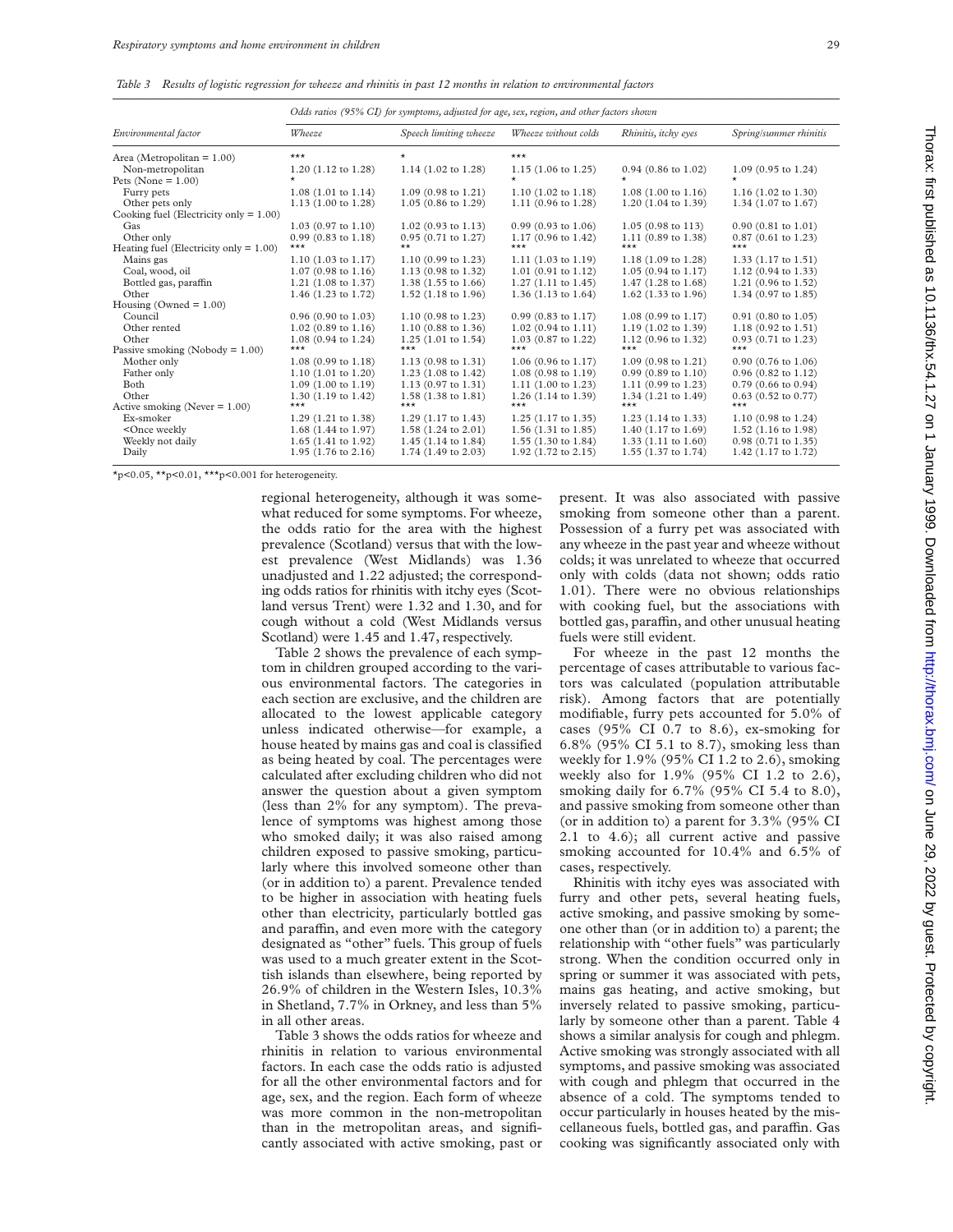*Table 4 Results of logistic regression for cough and phlegm in relation to environmental factors*

|                                                                                                                                                                                                                                         | Odds ratios (95% CI) for symptoms, adjusted for age, sex, region, and other factors shown |                               |                               |                               |                                  |  |  |  |
|-----------------------------------------------------------------------------------------------------------------------------------------------------------------------------------------------------------------------------------------|-------------------------------------------------------------------------------------------|-------------------------------|-------------------------------|-------------------------------|----------------------------------|--|--|--|
| Environmental factor                                                                                                                                                                                                                    | Cough without colds                                                                       | Phlegm with colds             | Phlegm without colds          | >3 colds per year             | Dry night cough without<br>colds |  |  |  |
| Area (Metropolitan $= 1.00$ )                                                                                                                                                                                                           | $***$                                                                                     |                               | $***$                         |                               | $***$                            |  |  |  |
| Non-metropolitan                                                                                                                                                                                                                        | $0.90$ (0.83 to 0.96)                                                                     | $0.95(0.89 \text{ to } 1.02)$ | $0.84$ (0.78 to 0.91)         | $1.03$ (0.95 to $1.10$ )      | $0.89$ (0.83 to 0.95)            |  |  |  |
| Pets (None = $1.00$ )                                                                                                                                                                                                                   |                                                                                           | $***$                         |                               | $***$                         |                                  |  |  |  |
| Furry pets                                                                                                                                                                                                                              | $0.97(0.91 \text{ to } 1.03)$                                                             | 1.13 (1.07 to 1.20)           | $1.01$ (0.94 to 1.08)         | $1.09(1.02 \text{ to } 1.16)$ | $1.01$ (0.96 to 1.07)            |  |  |  |
| Other pets only                                                                                                                                                                                                                         | $1.07(0.94 \text{ to } 1.21)$                                                             | $1.15(1.02 \text{ to } 1.29)$ | $1.02$ (0.89 to 1.18)         | $0.94$ (0.82 to 1.07)         | $1.08$ (0.96 to 1.21)            |  |  |  |
| Cooking fuel (Electricity only = $1.00$ )                                                                                                                                                                                               |                                                                                           |                               |                               |                               |                                  |  |  |  |
| Gas                                                                                                                                                                                                                                     | $1.04$ (0.98 to 1.11)                                                                     | $1.04$ (0.99 to 1.10)         | $1.07(1.00 \text{ to } 1.14)$ | $1.02$ (0.96 to 1.09)         | $1.07$ (1.01 to 1.13)            |  |  |  |
| Other only                                                                                                                                                                                                                              | $0.94$ (0.78 to 1.15)                                                                     | $1.12(0.94 \text{ to } 1.35)$ | $0.92$ (0.74 to 1.14)         | $0.94$ (0.78 to 1.14)         | $1.05$ (0.88 to 1.25)            |  |  |  |
| Heating fuel (Electricity only = $1.00$ )                                                                                                                                                                                               |                                                                                           | $***$                         | $***$                         | $***$                         | $**$                             |  |  |  |
| Mains gas                                                                                                                                                                                                                               | $0.98$ (0.92 to 1.05)                                                                     | $1.26$ (1.18 to 1.34)         | $1.01$ (0.94 to 1.09)         | $1.07(1.00 \text{ to } 1.15)$ | 1.01 (0.95 to 1.08)              |  |  |  |
| Coal, wood, oil                                                                                                                                                                                                                         | $0.93$ (0.85 to 1.02)                                                                     | $1.35(1.24 \text{ to } 1.47)$ | $1.02(0.92 \text{ to } 1.13)$ | $1.08$ (0.98 to 1.18)         | $0.97(0.89)$ to $1.06$           |  |  |  |
| Bottled gas, paraffin                                                                                                                                                                                                                   | 1.08 (0.95 to 1.22)                                                                       | $1.33(1.18 \text{ to } 1.49)$ | $1.17(1.02 \text{ to } 1.33)$ | $1.27(1.12 \text{ to } 1.43)$ | $1.14$ (1.01 to 1.28)            |  |  |  |
| Other                                                                                                                                                                                                                                   | 1.23 $(1.03 \text{ to } 1.46)$                                                            | $1.31$ (1.11 to 1.56)         | $1.40$ (1.16 to 1.69)         | 1.50 (1.26 to 1.78)           | 1.29 $(1.10 \text{ to } 1.52)$   |  |  |  |
| Housing (Owned $= 1.00$ )                                                                                                                                                                                                               | ***                                                                                       | $***$                         | $***$                         | $\star\star$                  | $***$                            |  |  |  |
| Council                                                                                                                                                                                                                                 | 1.33 (1.24 to 1.43)                                                                       | $0.82$ (0.76 to 0.87)         | $1.23$ (1.14 to 1.33)         | $1.11(1.03 \text{ to } 1.19)$ | 1.14 (1.07 to 1.22)              |  |  |  |
| Other rented                                                                                                                                                                                                                            | 1.18 (1.02 to 1.35)                                                                       | $1.02$ (0.89 to 1.16)         | $1.11$ (0.95 to 1.30)         | $1.03$ (0.89 to 1.19)         | $1.04$ (0.91 to 1.18)            |  |  |  |
| Other                                                                                                                                                                                                                                   | 1.25 (1.08 to 1.44)                                                                       | $0.87(0.76 \text{ to } 0.99)$ | $1.07(0.91)$ to $1.26$ )      | $1.19(1.03 \text{ to } 1.37)$ | $1.18(1.03 \text{ to } 1.34)$    |  |  |  |
| Passive smoking (Nobody = $1.00$ )                                                                                                                                                                                                      | ***                                                                                       |                               | $***$                         | $***$                         | $***$                            |  |  |  |
| Mother only                                                                                                                                                                                                                             | $1.23$ (1.13 to 1.35)                                                                     | $1.04$ (0.96 to 1.14)         | $1.24$ (1.12 to 1.37)         | $1.08(0.99 \text{ to } 1.19)$ | 1.23 (1.13 to 1.34)              |  |  |  |
| Father only                                                                                                                                                                                                                             | $1.23$ (1.13 to 1.34)                                                                     | $0.95(0.88 \text{ to } 1.03)$ | $1.26$ (1.14 to 1.38)         | $1.11(1.02 \text{ to } 1.21)$ | $1.14$ (1.05 to 1.23)            |  |  |  |
| Both                                                                                                                                                                                                                                    | $1.24$ (1.14 to 1.36)                                                                     | $1.05(0.96 \text{ to } 1.14)$ | 1.38 (1.25 to 1.53)           | $1.07$ (0.97 to 1.17)         | 1.28 (1.17 to 1.39)              |  |  |  |
| Other                                                                                                                                                                                                                                   | 1.52 (1.38 to 1.66)                                                                       | $0.99$ (0.90 to 1.08)         | 1.46 (1.37 to 1.58)           | $1.33$ (1.21 to 1.46)         | 1.46 (1.32 to 1.58)              |  |  |  |
| Active smoking (Never $= 1.00$ )                                                                                                                                                                                                        | $***$                                                                                     | $***$                         | $***$                         | $***$                         | $***$                            |  |  |  |
| Ex-smoker                                                                                                                                                                                                                               | $1.13(1.06 \text{ to } 1.21)$                                                             | $1.46$ (1.37 to 1.55)         | 1.47 (1.37 to 1.58)           | $1.15(1.08 \text{ to } 1.23)$ | 1.44 (1.36 to 1.53)              |  |  |  |
| <once td="" weekly<=""><td><math>1.11</math> (0.93 to 1.31)</td><td>1.71 (1.45 to 2.03)</td><td><math>1.60</math> (1.34 to 1.92)</td><td><math>1.42</math> (1.20 to 1.67)</td><td>1.68 <math>(1.44 \text{ to } 1.96)</math></td></once> | $1.11$ (0.93 to 1.31)                                                                     | 1.71 (1.45 to 2.03)           | $1.60$ (1.34 to 1.92)         | $1.42$ (1.20 to 1.67)         | 1.68 $(1.44 \text{ to } 1.96)$   |  |  |  |
| Weekly not daily                                                                                                                                                                                                                        | 1.38 (1.17 to 1.62)                                                                       | $1.96$ (1.66 to 2.33)         | 2.03 (1.72 to 2.40)           | 1.48 (1.26 to 1.74)           | $1.82$ (1.56 to 2.11)            |  |  |  |
| Daily                                                                                                                                                                                                                                   | 2.07 (1.86 to 2.30)                                                                       | 1.99 (1.78 to 2.22)           | 2.68 (2.41 to 2.99)           | 1.53 (1.37 to 1.70)           | 2.22 (2.00 to 2.46)              |  |  |  |

 $*_{p<0.05}$ ,  $*_{p<0.01}$ ,  $*_{kp<0.001}$  for heterogeneity.

dry night cough. Some of the symptoms were associated with certain types of housing, but the relationships were not consistent.

#### **Discussion**

This survey was conducted throughout Britain in a way that ensured comparability of data and representation of all areas, and response rates were high. Although there are inevitable uncertainties about the accuracy of symptom reporting, there is no reason to suspect differential bias in comparing children in various parts of the country or with particular characteristics. This analysis examines the relationships between certain respiratory symptoms and various environmental factors, allowing the effect of each factor to be considered independently by means of logistic regression. As the study is cross sectional, the effects may be underestimated if factors had been modified because of perceived relationships with symptoms. Other aspects of the prevalence of asthma, hay fever, and eczema have been published separately.<sup>7</sup>

The prevalence of some of these symptoms was markedly higher than that reported in other surveys. For example, wheeze during the past year was reported by a third of these children, whereas surveys of 12 year old children in South Wales<sup>10</sup> and Scotland<sup>11</sup> found wheeze during the past year in 15% and 19%, respectively. In these surveys the questionnaires were completed by the parents, whereas the present survey addressed the children directly. In a pilot study it was found that wheeze and cough were reported more frequently by children than by parents answering on their behalf, presumably because the children were aware of symptoms that occurred when they were not in their parents' company. In the present survey symptoms were reported more frequently by girls than by boys, contrary to the findings of the other surveys referred to, possibly because

of the different survey methods or because the children were somewhat older. In younger children asthma and wheeze occur more frequently in boys than in girls, but the excess prevalence in boys declines with age, $12$  and in young adults the prevalence is higher in women than in men.<sup>13</sup> For reasons that are unknown, the reversal of the sex ratio seems to occur during adolescence. The adjusted odds ratios show that girls are more susceptible than boys with the same degree of exposure to the environmental factors considered here.

The prevalence of wheeze was higher in Scotland than in any other region, contrary to the findings of other surveys that showed a lower prevalence in Scottish children.<sup>14 15</sup> Again, the results are not strictly comparable owing to differences in ages and methods. On the other hand, cough in the absence of a cold was less common in Scotland than elsewhere. The present analysis shows that these differences were not attributable to any of the environmental factors considered here.

It is at first sight surprising that the prevalence of wheeze tended to be higher in the non-metropolitan than in the metropolitan areas. For cough and phlegm the relationship was in the opposite direction. A recent report concluded that there is no convincing evidence that asthma is more common in urban areas than in rural areas in the UK, although there is limited evidence from the UK and elsewhere to suggest a modest relationship between the prevalence of asthma and local traffic density.<sup>16</sup> A study of Swedish conscripts found a higher prevalence of asthma in Stockholm (population 670 000) than in other areas, $17$  but a French survey found a lower prevalence of wheezing attacks in Marseille (population 870 000) than in a rural area,<sup>18</sup> while a British national survey found a similar prevalence of wheeze in urban and rural settings.<sup>14</sup> Another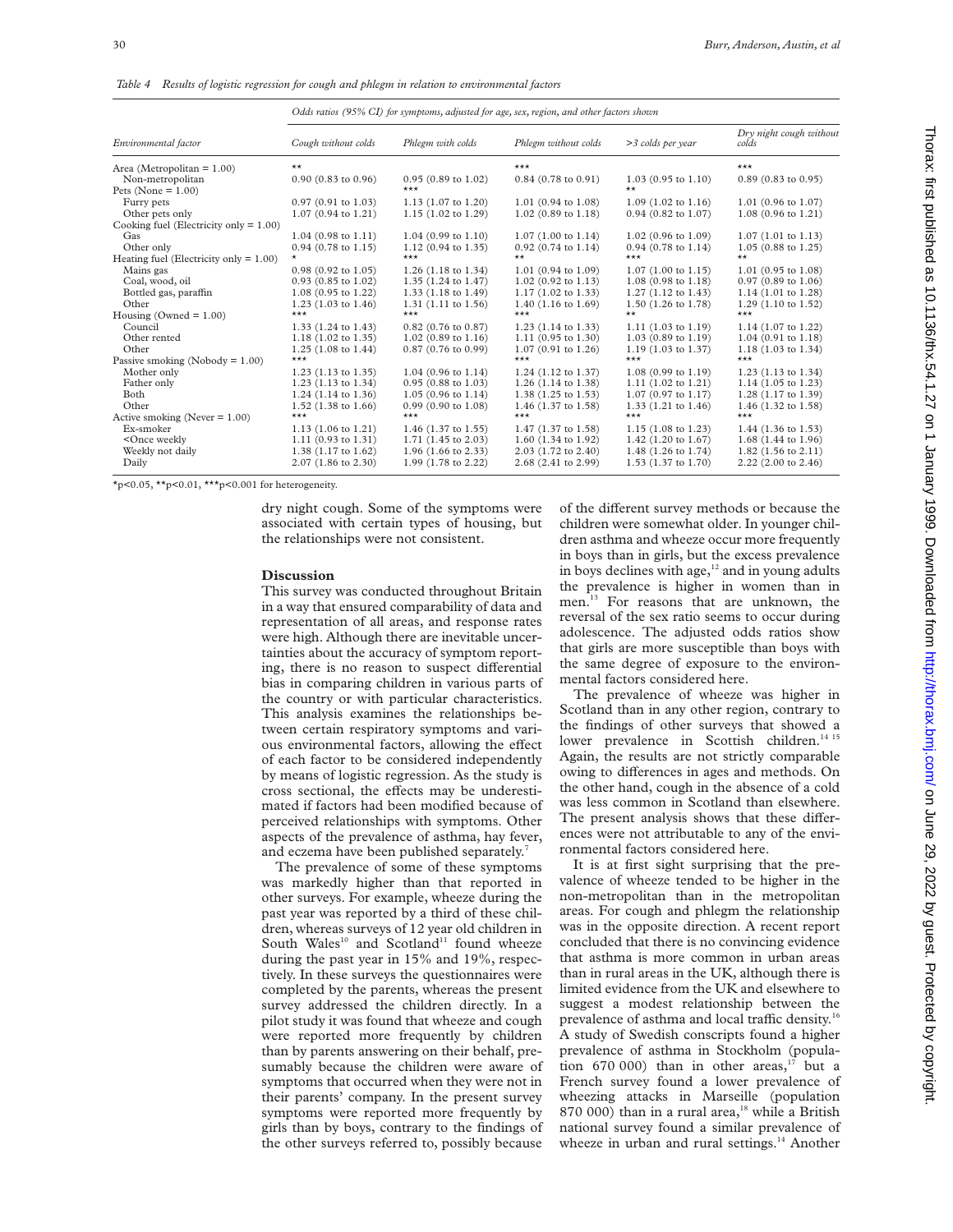British survey reported that children living in inner cities had more respiratory symptoms than other children,<sup>15</sup> but this does not necessarily conflict with the present findings since most people in a metropolitan area do not live in the inner city. It seems likely that asthma and other respiratory symptoms differ in their epidemiological and aetiological associations.

Furry pets were associated with rhinitis and wheeze, occurring without rather than with colds, presumably because these animals provoke allergic reactions. Another British survey found that wheezy children were more likely than others to own a furry pet<sup>5</sup>; other surveys have failed to show this association, $12 19 20$ possibly because parents of allergic children tend not to acquire pets. $21$  In so far as allergic families in this study avoided pets, the effects of pets on symptoms will have been underestimated. It is more difficult to explain the associations with phlegm and frequent colds.

Several surveys have shown an increased risk of respiratory symptoms in children whose houses contain gas cookers; a meta-analysis estimated that the odds of respiratory illness were 20% higher in these children.<sup>4</sup> The evidence is not wholly consistent, however<sup>5</sup>; in the present survey (involving even more subjects than were available for the metaanalysis) the use of gas for cooking was associated with slightly raised odds ratios, only one of which was significantly different from unity. Larger associations occurred with heating fuels. Most symptoms were reported less frequently in houses heated only by electricity than in any other type of house, in contrast to a Canadian study that showed an association between asthma and an electric heating system.<sup>22</sup> Perhaps the associations with mains gas heating reflect an effect of open gas fires; the fuel used for central heating can hardly be relevant. Heating by coal, wood and oil showed little effect, except for phlegm with colds, where the association seemed to be attributable to a negative relationship with electricity rather than to a specific effect of these fuels. Other studies have reported positive,<sup>23</sup> negative,<sup>24</sup> and no25 associations between coal or wood fires and symptoms; in one study heating with coal or wood was apparently protective against hay fever and bronchial hyperresponsiveness.<sup>26</sup> The effects may vary according to the type of appliance and the climate. Bottled gas and paraffin were associated with more symptoms than were any other of the specified fuels, possibly due to a greater production of pollutants; in an Italian survey respiratory symptoms were associated with the use of bottled gas for cooking and stoves fuelled other than by natural gas.<sup>2</sup> But the strongest and most consistent associations with heating fuel in the present data concerned the "other" category. Children whose houses were heated by a fuel other than those specified (whether specified fuels were used or not) were much more likely than other children to report any of the symptoms. It is difficult to interpret this observation. We cannot be sure what these fuels were, since we did not ask the children to identify them, but it is obviously possible that they produce particularly toxic

fumes. Presumably they comprise solid fuels other than coal and wood, and the fact that they were used mainly in the Scottish islands suggests that peat may be the principal fuel in this category. A survey in the Scottish Highlands found no relationship between heating fuel and wheeze, cough or hay fever, but it did not distinguish between coal, peat, and wood fires. $28$ 

The ownership of the house is a marker for socioeconomic status and possibly for the general condition of the house. There was no clear relationship with wheeze; there were several significant associations with cough and phlegm, but they were in opposite directions for different symptoms, so they are not easy to interpret.

All the respiratory symptoms were related in a dose dependent manner to active smoking which, in this age group, was presumably of fairly recent onset. Because a quarter of the children had smoked only at some previous time, the contribution of ex-smoking to the prevalence of wheeze in the population was as great as that of current daily smoking. Thus even temporary and short periods of smoking had substantial effects. Presumably some of the "ex-smokers" had smoked only a very few cigarettes (or just one); the high prevalence of symptoms in ex-smokers may in part reflect a tendency for those who were most obviously affected by smoking to abandon the experiment. Passive smoking was also associated with symptoms, as has been shown in numerous other studies.29 The strongest associations were with smoking by someone other than (or in addition to) a parent, probably an older sibling, who might share the same bedroom or be otherwise in close proximity to the child. While this association was positive in relation to rhinitis with itchy eyes at any time of year, it was negative in relation to these symptoms occurring only in spring or summer (presumably hay fever or other seasonal allergic rhinitis). These contrary associations were quite strong and are not easy to explain. To some extent an artefact of classification could operate in that children whose symptoms were provoked both by cigarette smoke throughout the year and by seasonal allergens were excluded from the "spring/summer" group, possibly depleting the numbers of children with seasonal rhinitis who were exposed to passive smoking. However, there is some evidence that this is not the whole explanation. A survey in adults suggested that seasonal rhinitis is more likely than perennial rhinitis to have an allergic basis, with different epidemiological associations; seasonal rhinitis was negatively associated with the presence of a smoker in the household but perennial rhinitis showed no association.<sup>30</sup> Perhaps the two conditions involve distinct mechanisms and are affected by passive smoking in different ways. Cigarette smoke is likely to cause nasal and eye irritation at any time of year, but it may also suppress some component of the allergic immune response; the children of smoking mothers have been found to have a lower prevalence of hay fever<sup>28</sup> and skin sensitivity, $31$  although the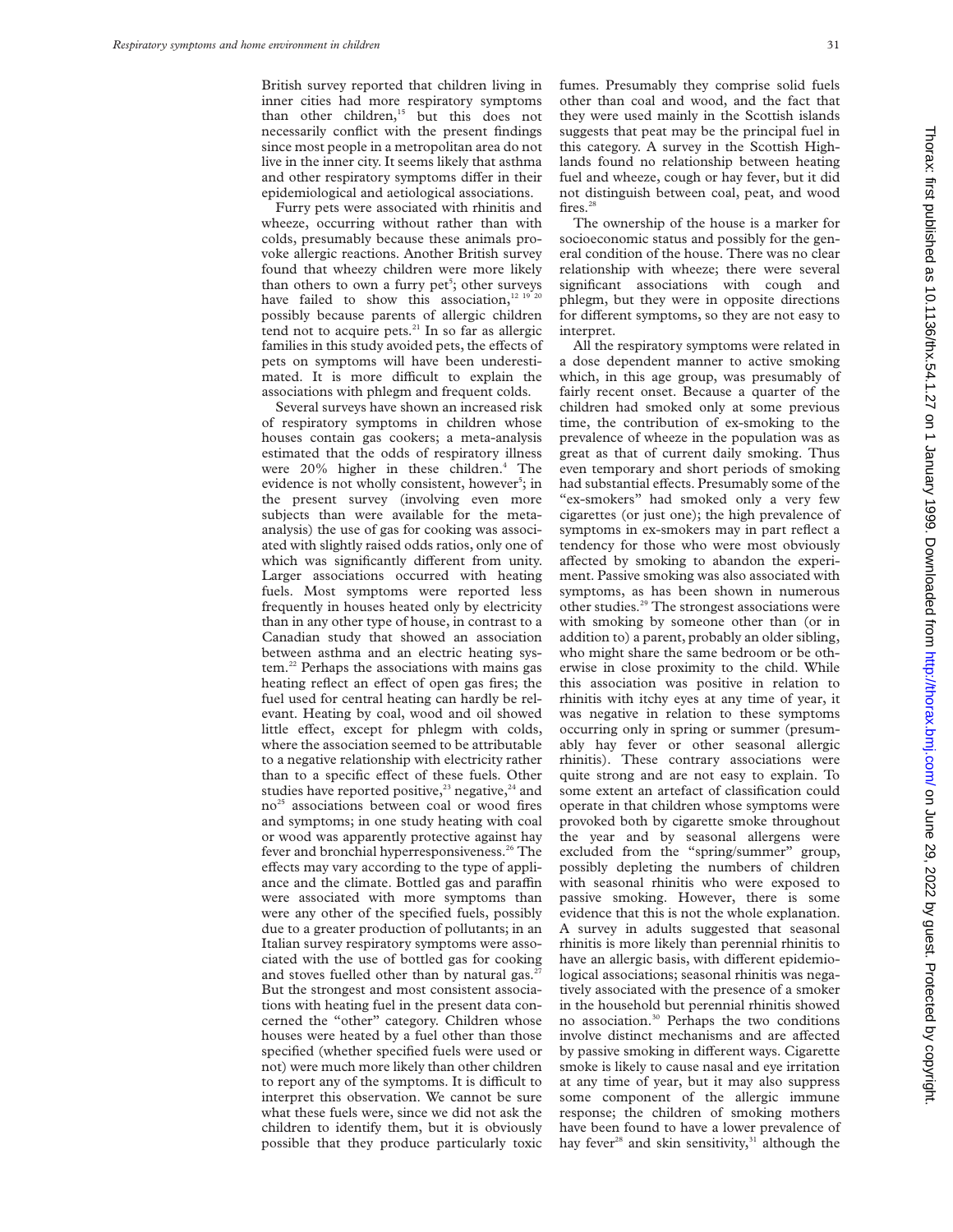evidence is not consistent.<sup>32</sup> The different effects of active and passive smoking in this regard call for further investigation.

Thus, this survey underlines the importance of smoking (active and passive) in causing respiratory symptoms in children. There was some effect of pet ownership and unexplained associations with region, non-metropolitan area, and unusual heating fuels which call for further investigation.

We thank the National Asthma Campaign for funding the study, and the staff and pupils at the schools for their participation.

- 1 Kiernan KE, Colley JRT, Douglas JWB,*et al*. Chronic cough in young adults in relation to smoking habits, childhood environment and chest illness. *Respiration* 1976;**33**:236–44.
- 2 Barker DJP, Godfrey KM, Fall C, *et al.* Relation of birth weight and childhood respiratory infections to adult lung function and death from chronic obstructive airways disease. *BMJ* 1991;**303**:671–5.
- 3 Colley JRT, Reid DD. Urban and social origins of childhood bronchitis in England and Wales. *BMJ* 1970;
- **<sup>2</sup>**:213–7. 4 Hasselblad V, Eddy DM, Kotchmar DJ. Synthesis of environmental evidence: nitrogen dioxide epidemiology<br>studies. *J Air Waste Management Assoc* 1992;42:662–71.<br>5 Strachan DP, Carey IM. Home environment and severe
- asthma in adolescence: a population based case-control study. *BMJ* 1995;**311**:1053–6.
- 6 Asher MI, Keil U, Anderson HR,*et al*. International study of asthma and allergies in childhood (ISAAC): rationale and
- methods. *Eur Respir J* 1995;8:483-91.<br>7 Kaur B, Anderson HR, Austin J, *et al.* Prevalence of asthma symptoms, diagnosis, and treatment in 12–14 year old chil-dren across Great Britain (International Study of Asthma and Allergies in Childhood, ISAAC UK). *BMJ* 1998;**316** : 118–24.
- 8 Francis B, Green M, Payne C. *The GLIM system*. Release 4
- manual. Oxford: Clarendon Press, 1993. 9 Breslow NE, Day NE. *Statistical methods in cancer research, volume 1. The analysis of case-control studies.* IARC Publication 32. Lyon: International Agency for Research
- on Cancer, 1980. 10 Burr ML, Butland BK, King S, *et al*. Changes in asthma prevalence: two surveys 15 years apart. *Arch Dis Child* 1989;**64**:1452–6.
- 11 Austin JB, Russell G, Adam MG,*et al*. Prevalence of asthma and wheeze in the Highlands of Scotland. *Arch Dis Child* 1994;**71**:211–6.
- 12 Cli Vord RD, Radford M, Howell JB. Prevalence of respiratory symptoms among 7 and 11 year old schoolchil-dren and association with asthma. *Arch Dis Child* 1989;**64**: 1118–25. 13 Anderson HR, Pottier AC, Strachan DP. Asthma from birth
- to age 23: incidence and relation to prior and concurrent atopic disease. *Thorax* 1992;**47**:537–42.
- 14 Strachan DP, Anderson HR, Limb ES, *et al*. A national survey of asthma prevalence, severity, and treatment in Great Britain. *Arch Dis Child* 1994;**70**:174–8.
- 15 Duran-Tauleria E, Rona RJ, Chinn S,*et al*. Influence of ethnic group on asthma treatment in children in 1990–1: national cross sectional study. *BMJ* 1996;**313**:148–52.
- 16 Department of Health. Committee on the Medical Effects of Air Pollutants. *Asthma and outdoor air pollution.* London: HMSO, 1995.
- 17 Åberg N. Asthma and allergic rhinitis in Swedish conscripts. *Clin Exp Allergy* 1989;**19**:59–63. 18 Charpin D, Kleisbauer JP, Lanteaume A, *et al*. Existe-t-il un
- facteur urbain dans l'asthme et l'allergie? *Rev Mal Resp* 1988; **5**:109–14.
- 19 Hosein HR, Corey P, Robertson JMcD. The effect of domestic factors on respiratory symptoms and FEV 1 . *Int J Epidemiol* 1989;**18**:390–6.
- 20 Burr ML, Limb ES, Maguire MJ, *et al*. Infant feeding, wheezing, and allergy: a prospective study. *Arch Dis Child* 1993;**68**:724–8.
- 21 Brunekreef B, Groot B, Hoek G. Pets, allergy and respiratory symptoms in children. *Int J Epidemiol* 1992;**21** : 338–42.
- 22 Infante-Rivard C. Childhood asthma and indoor environmental risk factors. *Am J Epidemiol* 1993;**137**:834–44
- 23 Honicky RE, Osborne JS, Akbom CA. Symptoms of respiratory illness in young children and the use of wood-burning stoves for indoor heating. *Pediatrics* 1985;**75** : 587–93.
- 24 Volkmer RE, Ruffin RE, Wigg NR, *et al*. The prevalence of respiratory symptoms in South Australian preschool children. II. Factors associated with indoor air quality. *J Paediatr Child Health* 1995;**31**:116–20.
- 25 Tuthill RW. Woodstoves, formaldehyde, and respiratory disease. *Am J Epidemiol* 1984;**120**:952–5.
- 26 Von Mutius E, Illi S, Nicolai T, *et al*. Relation of indoor heating with asthma, allergic sensitisation, and bronchial responsiveness: survey of children in South Bavaria. *BMJ* 1996;**312**:1448–50.
- 27 Viegi G, Paoletti P, Carrozzi L, et al. Effects of home environment on respiratory symptoms and lung function in a general population sample in North Italy. *Eur Respir J* 1991; **4**:580–6.
- 28 Austin JB, Russell G. Wheeze, cough, atopy, and indoor environment in the Scottish Highlands. *Arch Dis Child* 1997;**76**:22–6.
- 29 Cook DG, Strachan DP. Parental smoking and prevalence of respiratory symptoms and asthma in school age children. *Thorax* 1997;**52**:1081–94.
- 30 Sibbald B, Rink E. Epidemiology of seasonal and perennial rhinitis: clinical presentation and medical history. *Thorax* 1991;**46**:895–901.
- 31 Burr ML, Merrett TG, Dunstan FDJ, *et al*. The development of allergy in high-risk children. *Clin Exp Allergy* 1997; **27**:1247–53.
- 32 Strachan DP, Cook DG. Parental smoking and allergic sen-sitisation in children. *Thorax* 1998;**53**:117–23.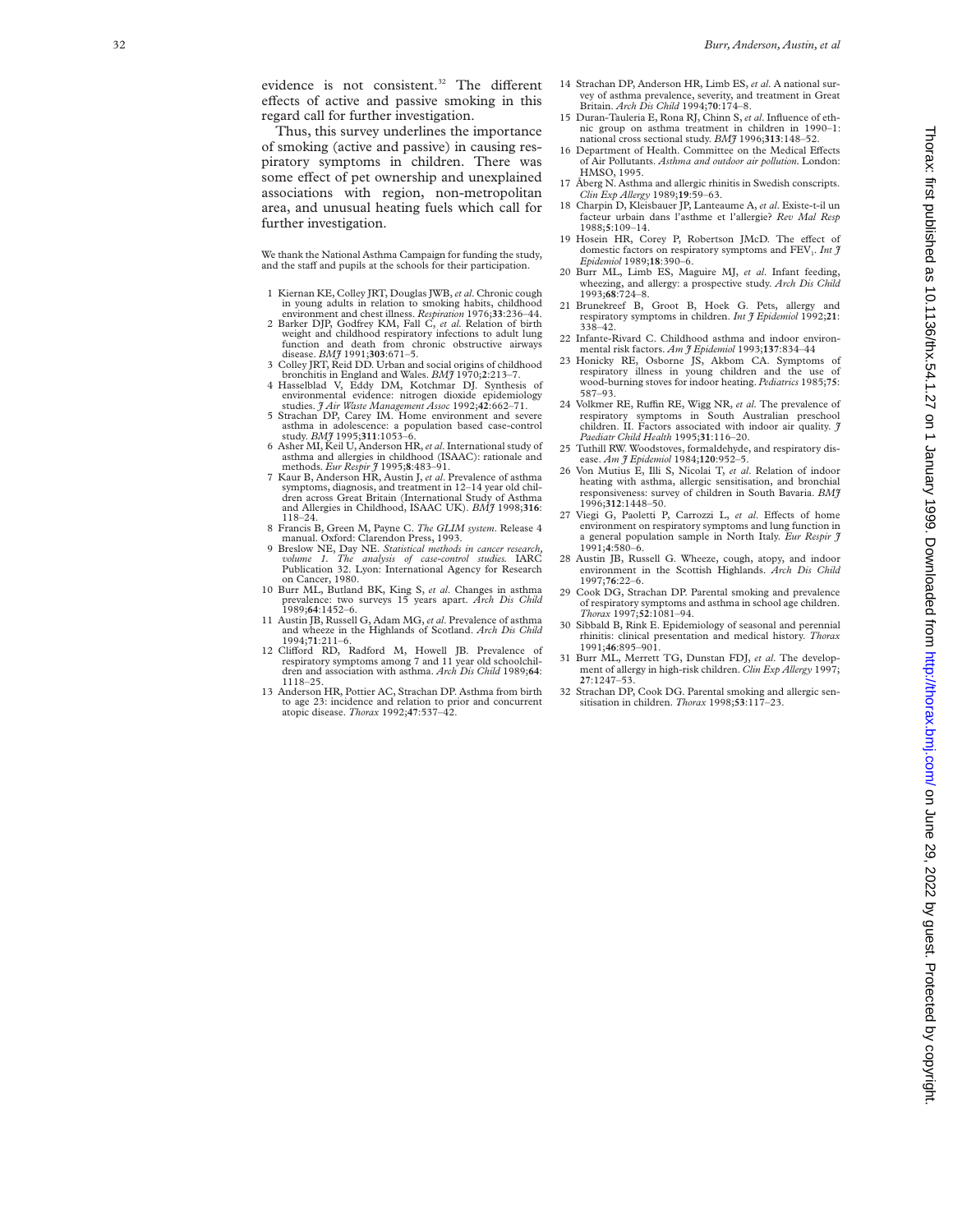# Effective immunosuppressive therapy in a patient with primary pulmonary hypertension

F Bellotto, P Chiavacci, F Laveder, A Angelini, G Thiene, R Marcolongo

#### **Abstract**

**The case history is described of a young woman who presented with primary pulmonary hypertension and non-specific inflammatory signs. The patient received prolonged immunosuppressive treatment with low dose methotrexate and prednisone without any vasodilator agent. After one year the pulmonary artery pressure fell from a mean value of 47 mm Hg to 30 mm Hg and there was a corresponding clinical response. This case suggests that, in patients with pulmonary hypertension of unknown origin, immunopathogenetic factors should be sought in order to consider the utility of immunosuppressive therapy.**

(*Thorax* 1999;**54**:372–374)

Keywords: pulmonary hypertension; methotrexate; transforming growth factor  $\beta$ 

Primary pulmonary hypertension (PPH) is a rare disease of unknown origin that should be suspected in any young patient who presents with unexplained effort dyspnoea and electrocardiographic signs of right ventricular hypertrophy in the apparent absence of any underlying cause.<sup>1</sup> Pulmonary hypertension clinically and histologically similar to PPH has been described in association with connective tissue diseases and other immunological disorders, also in the absence of any parenchymal lung involvement.2 Primary forms usually show a rapidly progressive course despite treatment, with a mean survival of  $2.5$  years.<sup>3</sup>

We describe a patient with PPH who, after treatment with immunosuppressive therapy, showed a clinical improvement.

#### **Case report**

A 25 year old woman was admitted in December 1994 because of the recent onset (less than six months) of rest dyspnoea (NYHA class III), cough, cyanosis, hypotension (80/60 mm Hg), tachycardia (120–130 bpm), and congestive heart failure. She had a five year history of recurrent mild temperature elevation, asthenia, myalgia, arthralgia, transient diffuse lymphoadenomegaly, neutrophil leukocytosis, and persistent elevation of acute phase reactants, despite anti-inflammatory therapy. Tests for antinuclear (ANA and ENA) and antiphospholipid antibodies, rheumatoid factor, ANCA and other autoantibodies, HIV and other infectious agents were always negative. The patient had never been pregnant nor used appetite suppressants or any other drug potentially able to induce pulmonary hypertension.<sup>1</sup> There were no signs suggestive of connective tissue disease.

Laboratory tests gave the following results: erythrocyte sedimentation rate, 29 mm/h; fibrinogen, 5.32 g/l (normal 2.0–4.0 g/l); antithrombin III  $1.42$  IU/ml (normal  $0.8-1.2$ ); positive indirect antiglobulin test; serum IgE, 1.817 kU/l (normal <200) with negative RAST; serum IgG, 19.30 g/l (normal 8.0–15.0 g/l); serum IgA, 0.32 g/l (normal 1.00–4.90 g/l); ferritin, 1808 ng/l (normal 4–233 ng/l); positivity for HLA-DR4 antigen; moderate increase in peripheral blood CD8+ lymphocytes. Other routine tests were negative or normal.

Lung scans with 99m-technetium labelled albumin macroaggregates and 133-xenon gas and deep vein Doppler ultrasonography of the lower extremities were normal. The electrocardiogram, which had been normal six months earlier, showed signs of right ventricular (RV) pressure overload. The chest radiograph showed normal lung fields and a marked distension of the main pulmonary artery. Echocardiography revealed moderate RV hypertrophy and dilatation, with an RV ejection fraction of 39%, mild tricuspid incompetence, and an estimated pulmonary pressure of 75 mm Hg. Spirometric findings were normal:  $FEV<sub>1</sub>$  2.43 l (94% of predicted normal) and FVC 2.60 l (119% of predicted normal), FRC 2.08 l, TLC 4.16 l (101% of predicted normal). Arterial blood gas tensions on room air were  $PaO_2$  94 mm Hg (12.5 kPa),  $SaO_2$  97%, pH 7.41, Paco<sub>2</sub> 40 mm Hg (5.3 kPa); TLCO was 23.5 ml CO/min/mm Hg. Right heart catheterisation showed a pulmonary arterial pressure of 65/30 (mean 47) mm Hg, pulmonary capillary wedge pressure of 3 mm Hg, cardiac output 3.6 l/min, and vascular resistance of 12.2 Wood units. Mean values of pulmonary arterial and capillary wedge pressures and vascular resistance were substantially unaffected by prolonged intravenous infusion of diltiazem (15 mg/kg/min for four hours) or supplemental oxygen.

**Cardiology Division** F Bellotto P Chiavacci

**Clinical Immunology Branch** F Laveder R Marcolongo

**Cardiac Pathology** A Angelini G Thiene

**Padua University School of Medicine, Italy**

Correspondence to: Dr R Marcolongo, Università degli Studi di Padova, Dipartimento di Medicina Clinica e Sperimentale, Servizio di Immunologia Clinica, Via Giustiniani 2, 35128 Padova, Italy.

Received 27 May 1997 Returned to authors 17 September 1997 Revised version received 14 October 1997 Accepted for publication 10 November 1997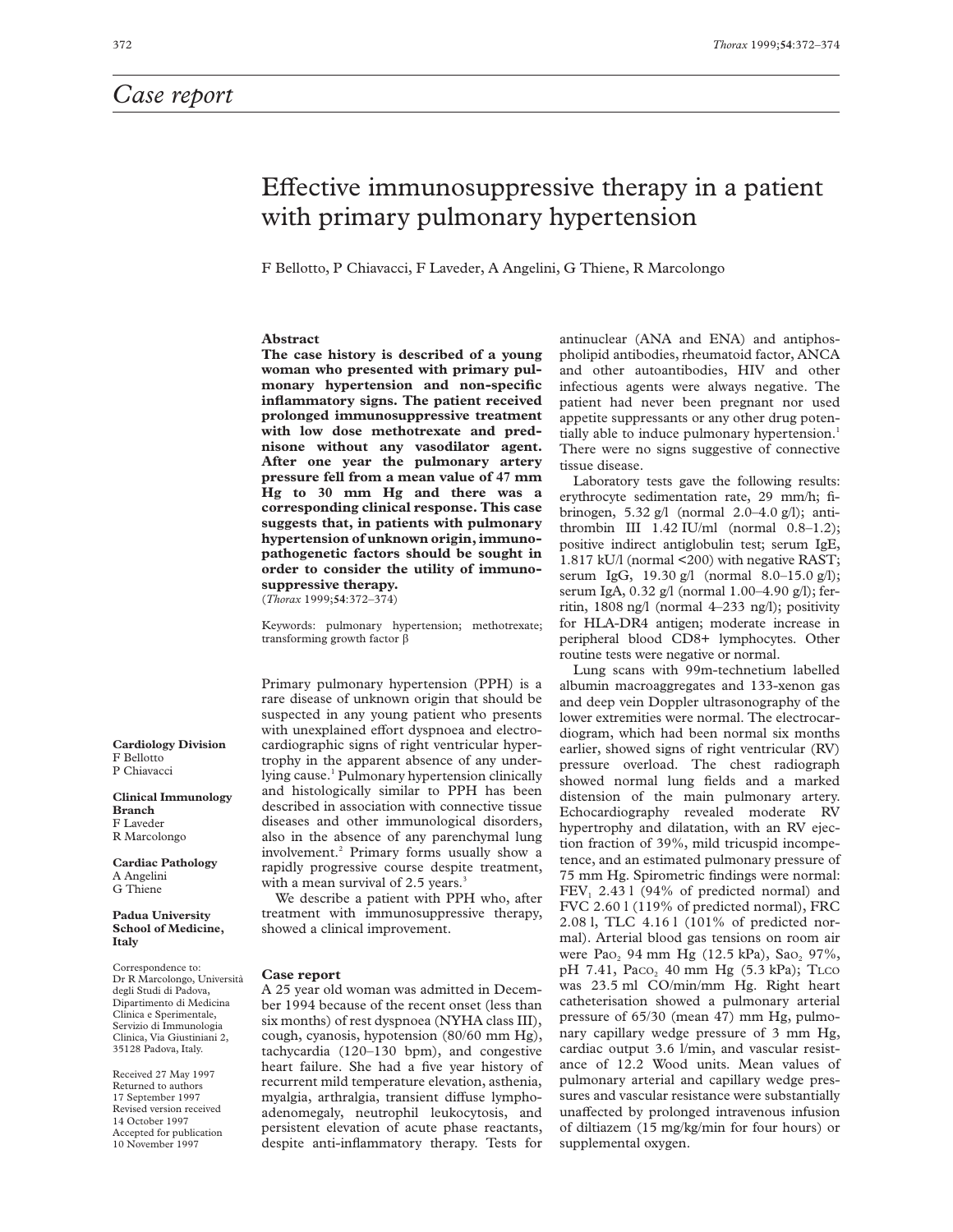

*Figure 1 Relationship between the clinical course and immunosuppressive treatment. PDN = prednisone; MTX = methotrexate; ESR = erythrocyte sedimentation rate; PAP = pulmonary artery pressure; R = vascular resistance.*

Open lung biopsy specimens showed diffuse involvement of small arteries and arterioles, intimal fibrocellular proliferation and severe luminal narrowing; there were no signs of inflammatory, thromboembolic, or pulmonary veno-occlusive disease, suggesting the diagnosis of PPH.<sup>4</sup> Immunofluorescence staining for immunoglobulins, complement, and fibrinogen was negative.

Given the rapid progression of the disease, the lack of any acute reactivity to vasodilator agents, and the suspicion of an immune mediated pathogenetic mechanism because of the persistent signs of systemic inflammation, immunosuppressive therapy with oral prednisone (1.5 mg/kg/day for one month gradually tapering to 5 mg/day over six months) and methotrexate (7.5 mg/week over 36 hours followed by low dose folinic acid, 2.5 mg/week) was administered for one year with the patient's informed consent.

The patient received only immunosuppressive treatment without any vasodilator or anticoagulation. She became completely asymptomatic in a few weeks, the inflammatory indices steadily returning to within normal ranges. The patient's quality of life improved dramatically (NYHA class I), enabling her to perform even some sports. A right heart catheterisation control after 12 months showed a marked reduction in both pulmonary arterial pressure (43/18 mm Hg, mean 30) and vascular resistance (4.36 Wood units) with a cardiac output of 5.5 l/min. The electrocardiographic signs of RV overload were no longer present and RV function appeared normal on echocardiography.

After 30 months methotrexate has been discontinued and the patient, who is still taking prednisone, 5 mg/day, remains well.

#### **Discussion**

In this patient immunosuppressive therapy alone produced a significant decrease in pulmonary vascular resistance, steadily reducing the right heart overload and leading to the complete remission of any sign or symptom of pulmonary hypertension. The variable clinical course of PPH and the fact that some patients will remit spontaneously without treatment have been described previously<sup>5</sup> so we cannot theoretically exclude the possibility of a spontaneous remission that occurred coincidentally with immunosuppressive treatment. Nevertheless, there is a close temporal relationship between immunosuppression and disease remission (fig 1).

It has recently been shown that plexogenic arteriopathy may result from deregulated endothelial cell growth.<sup>6</sup> Functionally activated immunocompetent cells surrounding the pulmonary vessels, even in small numbers, may be responsible for the production of local mediators that could favour abnormal endothelial proliferation. In fact, lymphocyte and macrophage released cytokines and growth factors, in addition to the appearance of systemic manifestations, seem also to be involved in pulmonary vascular remodelling.<sup>78</sup> Both the release of immunologically derived factors such as interleukin 1 and transforming growth factor  $\beta$ , and of endothelium derived vasoconstrictive factors (thromboxane and endothelin) together with the impaired production of vasodilator molecules (prostacyclin and nitric oxide), might equally account, at least in some cases, for the pathogenesis of  $PPH<sup>1</sup>$ . Thus, pulmonary hypertension and pulmonary vascular remodelling are linked and are mutually self-sustaining.<sup>8</sup>

In patients with NYHA class III or IV and no response to oral calcium channel blockers or a moderate to minimal fall in pulmonary vascular resistance in response to short acting vasodilators, anticoagulation and long term epoprostenol infusions are currently recommended as a possible bridge to lung transplantation.<sup>1</sup> Although immunosuppressive agents are not usually used in these patients, their rational use may be appropriate in some instances. Indeed, by inhibiting the production of pro-inflammatory and proliferative fibrogenic cytokines, and by controlling both immunologically induced intimal hyperplasia and the general immune response, immunosuppression might theoretically arrest and even relieve vascular obstruction and systemic symptoms, interrupting the vicious circle of "cell growth-vasomotor coupling".<sup>9</sup> Favourable effects have been anecdotally reported in patients with pulmonary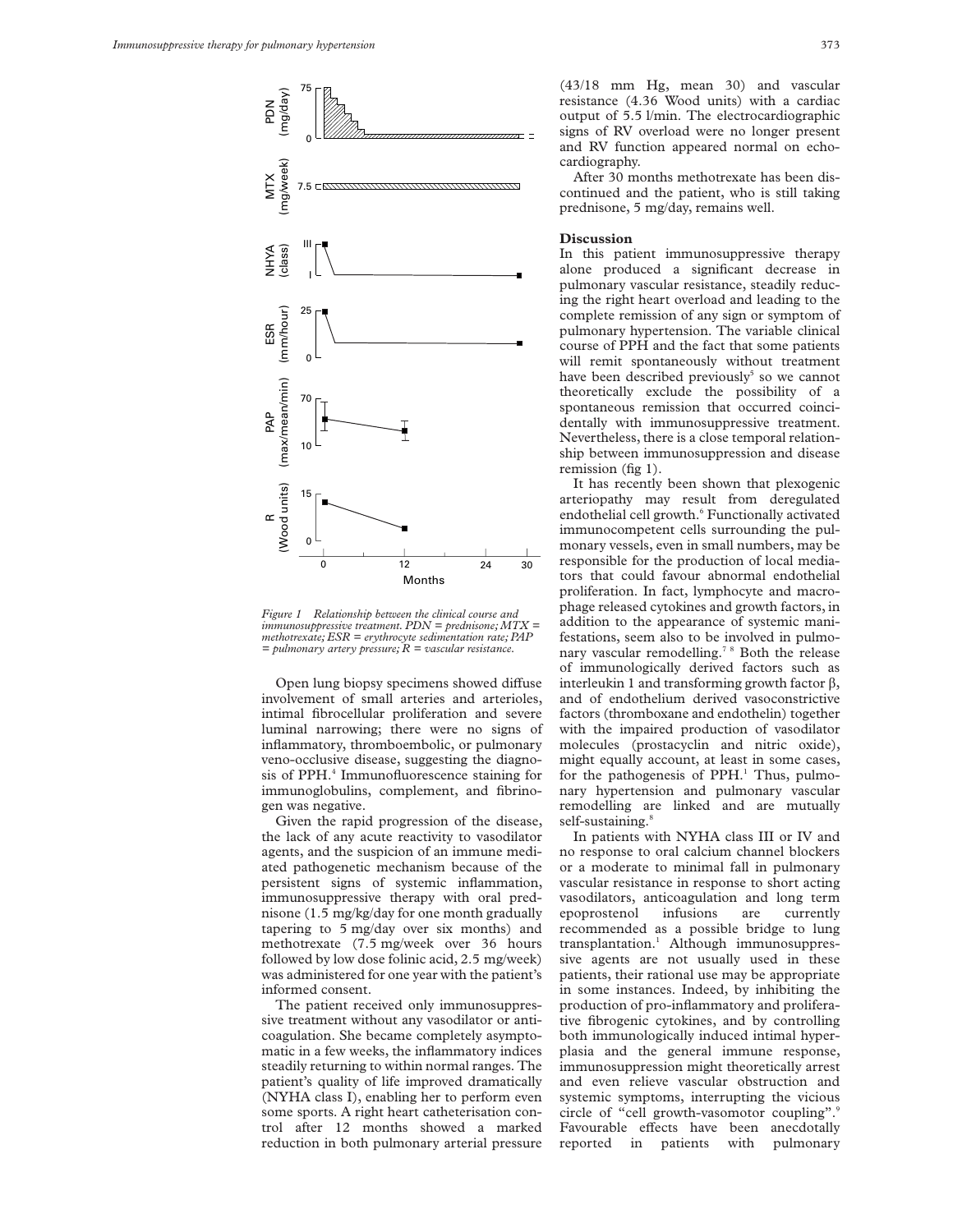hypertension associated with autoimmune disorders who have been treated with other immunosuppressive agents such as cyclophosphamide or cyclosporin  $A<sup>2 10–12</sup>$  However, the possible efficacy of methotrexate and prednisone in PPH observed in our patient needs to be confirmed.

Since a recent study reported that a subset of patients with PPH may have an immune mediated disease,<sup>13</sup> we suggest that even minor signs of immune activation should be carefully evaluated in patients with pulmonary hypertension of unknown origin in order to assess the pathogenetic responsibility of immune factors. We suggest further study of the effect of immunosuppressive treatment in the subgroup of patients with severe and uncontrollable PPH, candidates for lung transplantation, to test the hypothesis of a direct drug induced beneficial effect that is not coincident with spontaneous remission.

- 1 Rubin LJ. Primary pulmonary hypertension. *N Engl J Med* 1997;**336**:111–17.
- 2 Doll NJ, Salvaggio JE. Pulmonary manifestation of collagen vascular disease. *Semin Respir Med* 1984;**5**:273–81.
- 3 D'Alonzo GE, Barst RJ, Ayres SM,*et al*. Survival in patients with primary pulmonary hypertension. Results from a national prospective registry. *Ann Intern Med* 1991;**115**:
- $343-9.$ <br>4 Biornsson J, Edwards WD. Primary pulmonary hypertension: a histopathologic study of 80 cases. *Mayo Clin Proc* 1985;**60**:16–25.
- 5 Rozkovec A, Montanes P, Oakley CM. Factors that influence the outcome of primary pulmonary hypertension. *Br Heart J* 1986;**55**:449–58.
- 6 Tuder RM, Groves B, Badesch DB, *et al*. Exuberant endothelial cell growth and elements of inflammation are present in plexiform lesion of pulmonary hypertension. *Am J Pathol* 1994;**144**:275–85. 7 Humbert M, Monti G, Brenot F, *et al*. Increased
- interleukin-1 and interleukin-6 serum concentrations in severe primary pulmonary hypertension. *Am J Respir Crit Care Med* 1995;**151**:1628–31.
- 8 Voelkel NF, Tuder RM. Cellular and molecular mechanisms in the pathogenesis of severe pulmonary hypertension. *Eur Respir J* 1995;**8**:2129–38.
- Scott PH, Peacock AJ. Cell signalling in pulmonary vascular cells: do not shoot the messenger! *Thorax* 1996;**51**:864–6. 10 Goupille P, Fauchier L, Babuty B, *et al*. Precapillary pulmo-
- nary hypertension dramatically improved with high doses of corticosteroids during SLE. *J Rheumatol* 1994;**21**:1976–7.
- 11 Morelli S, Giordano M, De Marzio P,*et al*. Pulmonary arterial hypertension responsive to immunosuppressive therapy in SLE. *Lupus* 1993;**2**:367–9. 12 Dahl M, Chalmers A, Wade J, *et al*. Ten year survival of a
- patient with advanced pulmonary hypertension and MCTD treated with immunosuppressive therapy. *J Rheumatol* 1992;**19**:1807–9.
- 13 Morse JH, Barst RJ, Fotino M, *et al*. Primary pulmonary hypertension: immunogenetic response to high-mobility group (HMG) proteins and histone. *Clin Exp Immunol* 1996;**106**:389−95.

## LETTERS TO THE EDITOR

### **Resection rates in lung cancer**

The recent article by Laroche *et al*<sup>1</sup> is an eloquent reminder that standardised care, hopefully based upon evidence (or at least consensus), can help to ensure that the quality of care is based less on postcode and more upon clinical need. However, the authors and the accompanying editorial<sup>2</sup> do not emphasise the problems in comparing surgical resection rates for lung cancer with other European countries and the USA.

Much international literature in this area is not directly comparable with that in the UK for at least one reason—namely, that the denominators used may be very different. One study quoted by Laroche *et al* from the Netherlands described a resection rate for lung cancer of over 20%,<sup>3</sup> but used a denominator made up only of patients with a histological diagnosis seen at the related hospitals. The UK data commonly available comprise cases with and without histological verification, including those notified by death certification. The proportion of lung cancer notifications without histological confirmation registered at the West Midlands Cancer Intelligence Unit was over 40% in 1996. Many cases of lung cancer present in a terminal phase and, whilst it is recognised that some of these should perhaps have accessed the health care system earlier, a significant number of cases have truly malignant disease with very few symptoms right up until death.

This "denominator decrease" is also apparent in a frequently quoted paper from Belgium in which the study population was restricted to those who attended the hospital clinic.<sup>4</sup> Examination of the paper quoted from the USA by Humphrey *et*  $a^{\bar{p}}$  shows that the denominator is reduced further as it excludes patients who had a histological diagnosis made at necropsy.

It is useful to refer back to a British paper published in the last decade based upon Cancer Registry data. Watkin *et al*<sup>6</sup> quoted a 45% surgical intervention rate in patients with a histological diagnosis, considerably higher than elsewhere in the world. However, this represented a resection rate of 12% for all registered lung cancer patients. Data from the West Midlands Cancer Intelligence Unit show that the resection rate in 1996 was 20% for patients who had their lung cancer histologically confirmed before death yet 10.4% if all notifications were included in the denominator. Comparisons of process measures have their problems which are only made worse when the denominator is not comparable.

The results published by Laroche *et al* are interesting but longer term figures are needed to ensure that the described resection rates do not fall and, more importantly, that better patient outcomes are also observed, which are to be expected, if more patients are undergoing curative procedures. Whilst important points have been emphasised about access and information for the population, we must also strive towards comparing outcomes of care rather than just process detail. Furthermore, if process is to be compared, let us ensure that like is compared with like, an argument rightly used with respect to outcomes (case mix, stage etc).

Patients with lung cancer should have good quality care and good outcomes: this is rightly the message made by Laroche *et al*, not a dogma based upon spurious process comparisons.

> ADRIAN PHILLIPS *Wolverhampton Health Authority, Coniston House, Chapel Ash, Wolverhampton WV3 0XE, UK*

GILL LAWRENCE *West Midlands Cancer Intelligence Unit, Public Health Building, The University of Birmingham, Birmingham B15 2TT, UK*

- 1 Laroche C, Wells F, Coulden R, *et al*. Improving surgical resection rate in lung cancer. *Thorax* 1998;**53**:445–9.
- 2 Fountain SW. Surgery for lung cancer. *Thorax* 1998;**53**:441.
- 3 Danhuis RA, Schutte PR. Resection rates and postoperative mortality in 7899 patients with lung cancer. *Eur Respir J* 1996;**9**:7–10.
- 4 Deneffe G, Lacquet LM, Verbeken E, et al. Surgical treatment of bronchogenic carcinoma: a retrospective study of 720 thoracotomies. *Ann Thorac Surg* 1998;**45**:380–3.
- 5 Humphrey EW, Smart CR, Winchester DP,*et al*. National survey of the pattern of care for carci-noma of the lung. *J Thorac Cardiovasc Surg* 1990;**100**:837–43.
- 6 Watkin SW, Hayhurst GK, Green JA. Time trends in the outcome of lung cancer management: a study of 9090 cases diagnosed in the Mersey Region, 1974–86. *Br J Cancer* 1990;**61**:590–6.

AUTHORS' REPLY We agree with the letter by Dr Phillips and Dr Lawrence concerning the difficulty of defining the denominator for an accurate surgical resection rate. In Papworth we do know that the two stop lung cancer service has led to more than a doubling of the total number of patients undergoing surgical resections at Papworth. There was no increase in the number of patients undergoing pneumonectomy compared with lobectomy, failed thoracotomies, or increase in stage of disease. This surgical resection rate has persisted since the start of the two stop service in 1995 and has continued to increase. Interestingly, regions serviced by the surgical unit at Pap worth that do not use the two stop service have also reported an increase in the number of patients being referred for surgery in the last year. However, this increase has been associated with an increase in the failed thoracotomy rate and also with an increase in the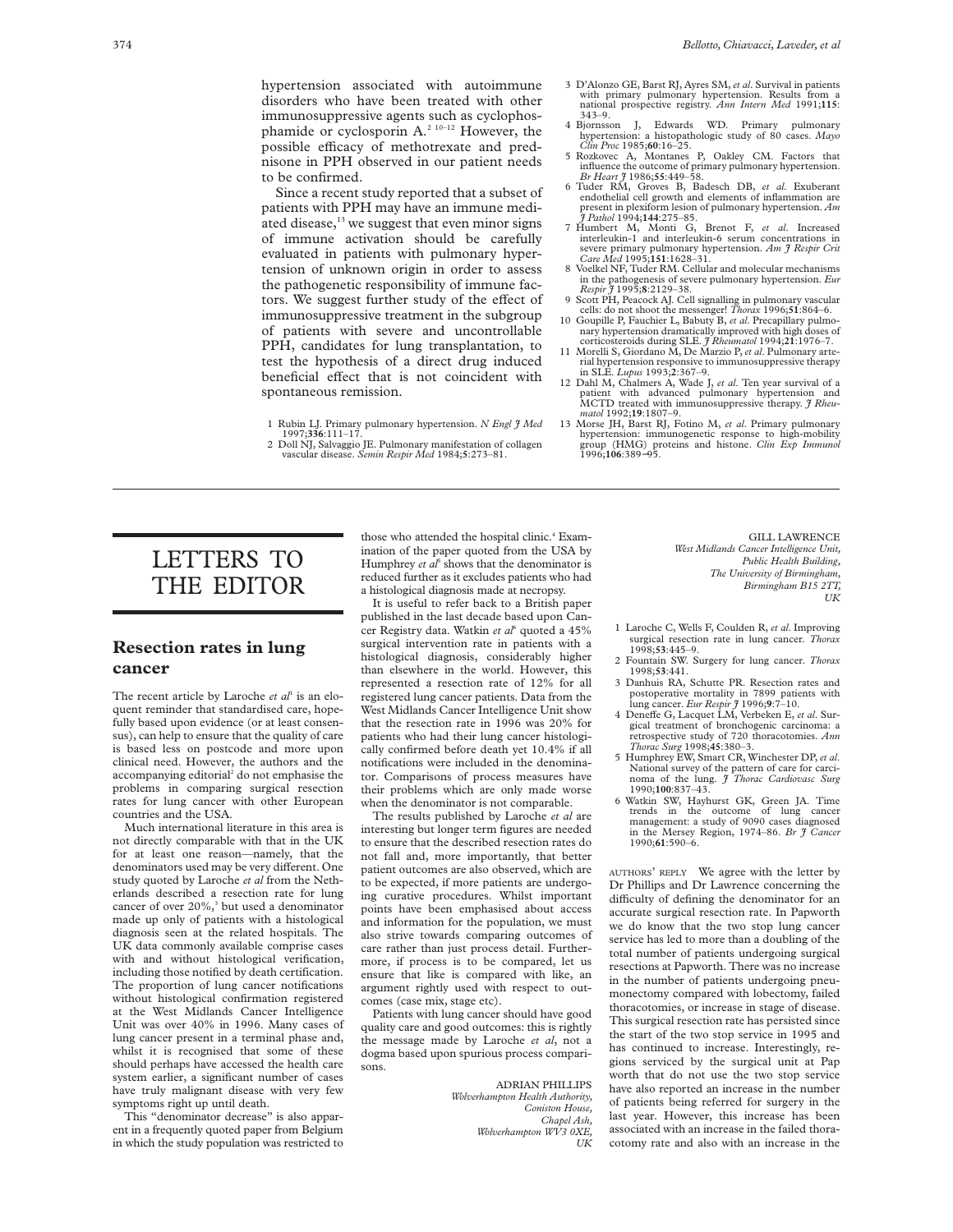number of patients undergoing pneumonectomy compared with lobectomy. We conclude that before the two stop service was established there was a significant number of patients with operable disease who were not being identified, but that multidisciplinary review of potentially operable patients is necessary to prevent inappropriate referrals for surgery.

> C M LAROCHE *Papworth Hospital, Papworth Everard, Cambridge CB3 8RE, UK*

### **Surgical resection rate in lung cancer**

We read with interest the study of Laroche *et al*. <sup>1</sup> Clearly the system they describe with a multidisciplinary clinic and specialist surgical input will enhance the investigative process and so probably improve the quality of the care of patients presenting to a respiratory service with possible lung cancer. We commend the authors on this.

We do, however, have serious questions as to whether the resection rate of 25% quoted is actually a true reflection on the resection rate for the whole population of patients with lung cancer within the area. In other words, it is essential to know what the absolute denominator was.

A review of registry data in the former Yorkshire region shows that only half the patients with lung cancer present in the "classical" way to a respiratory physician with a prior diagnosis of possible lung cancer. Virtually all patients who do prove operable are found in the half who present in the classical way. If experience is similar in East Anglia, then the denominator should be doubled.

In addition, we are concerned that some patients with advanced chronic obstructive disease or metastatic lung cancer would not have been referred to the clinic by the nine screening chest physicians. Moreover, the reason that small cell lung cancers were excluded from the denominator is unclear, and again will improve the apparent resection rate. We note that a number of patients were referred direct specifically for surgery from outwith the area, so increasing the numerator.

The authors describe an innovative process for the management of the patient with presumed lung cancer. However, it would be inappropriate to regard the 25% resection rate quoted as a benchmark and a possible audit standard for other lung cancer services, particularly where comorbidity is likely to be higher than in East Anglia.

> C K CONNOLLY *Consultant Physician, Darlington, UK* I JOHNSTON *Consultant Physician, Nottingham, UK* R MILROY *Consultant Physician, Glasgow, UK* R JONES *Consultant Oncologist,*

*Glasgow, UK*

1 Laroche C, Wells F, Coulden R, *et al*. Improving surgical resection rate in lung cancer. *Thorax* 1998;**53**:445–9.

AUTHORS' REPLY We agree with the above signatories that our surgical resection rate of 25% may not reflect the resection rate for the whole population of lung cancer patients within the area. What is certain is that our investigation process immediately led to a significant increase in the overall number of patients being referred for surgical resection from within the referral region, and that the number has continued to rise with the increased number of referrals into the system. We have found problems ourselves in attempting to obtain a true figure for overall resection rates.

Cancer registry data include patients who have not undergone histological confirmation and, as we have found from our service, many patients with presumed lung cancer have in reality alternative diagnoses. However, recognising that virtually all patients who do prove operable present in the classical way to chest physicians, it is important to note that, as mentioned in our paper, resection rates of patients with histologically confirmed lung cancer are still less than 10% in some units.

We would therefore propose that, while continually trying to increase the proportion of patients undergoing histological confirmation, the surgical resection rate of patients with confirmed non-small celllung cancer would be the most useful benchmark audit indicator for lung cancer services.

> C M LAROCHE *Papworth Hospital, Papworth Everard, Cambridge CB3 8RE, UK*

### **Repeatability of breathlessness measurements in cancer patients**

Visual analogue scales (VAS) and numerical rating scales are commonly used to assess breathlessness in patients with cancer.<sup>1-3</sup>

Their repeatability in this situation has not, however, been assessed in a way that allows calculation of the sample size required to design studies with sufficient power to detect a change in breathlessness. We asked 31 patients with breathlessness due to cancer to complete a 100 mm VAS and a numerical rating scale (from 0 to 10) on three occasions, twice on one day one hour apart and then again after a mean (range) of 2 (1–8) days. Patients were asked to rate their breathlessness "right now" and the worst and average severity of breathlessness and the degree of bother it had caused in the preceding 24 hours. Identical words were used to anchor the ends of both scales—for example, "not breathless at all" and "breathlessness as bad as you can imagine".

Sample sizes were calculated using the fol-

lowing equation<sup>4</sup>:

where  $\sigma$ =the standard deviation of the difference between tests,  $\delta$ =a specified reduction in the mean, Z=the critical values from the Normal distribution to achieve the selected levels of significance and power,  $\alpha$ =level of significance, and  $\beta$ =the power of the test. Table 1 illustrates the sample sizes required to have a reasonable chance of detecting the effect of an intervention that reduced breathlessness scores over a few days in patients

$$
n = \left[\frac{\sigma}{\delta}\right]^2 (Z_{1-\alpha/2} + Z_{1-\beta})^2 + 2Z_{1-\alpha/2}
$$

with cancer by 25% ( $p = 0.05$ ; power = 90%). The sample size required, reflecting the repeatability, varies with the particular aspect of breathlessness being measured. The numerical rating scale was a more repeatable measure than the VAS. We conclude that many studies that have examined the effect of an intervention on breathlessness in patients with cancer have not had sufficient power to detect a 25% change following the intervention.

> A WILCOCK V CROSBY D CLARKE A TATTERSFIELD *Nottingham City Hospital, Nottingham NG5 1PB, UK*

- 1 Bruera E, Macmillan K, Pither J, et al. Effects of morphine on the dyspnea of terminal cancer patients. *J Pain Symptom Management* 1990;**5**:341–4.
- 2 Corner J, Plant H, A'Hern R, *et al*. Nonpharmacological intervention for breathlessness in lung cancer. *Palliative Med* 1996;**10**:299–305.
- 3 Boyd KJ, Kelly M. Oral morphine as symptomatic treatment of dyspnoea in patients with advanced cancer. *Palliative Med* 1997;**11**:277–
- 81. 4 Machin D, Campbell MJ. *Statistical tables for the design of clinical trials*. Oxford: Blackwell Scientific, 1987.

## **COPD guidelines**

The BTS guidelines for the management of chronic obstructive pulmonary disease (COPD) state that use of ventilatory support or doxapram should be considered during acute exacerbations of respiratory failure in patients with arterial [H<sup>+</sup>] >55 nmol/l (pH  $\langle 7.26 \rangle$ ,<sup>1</sup> which implies that these measures should not be considered when [H<sup>+</sup>] is below this level. The paper cited to support this recommendation reported an uncontrolled prospective study of the application of guidelines including this criterion in COPD management,<sup>2</sup> but the figure of  $[H^*]$ >55 nmol/l originated from much earlier work observing that this degree of acidosis predicted increased mortality.<sup>3</sup> The prospective study was not designed to test the hypothesis that only patients with [H<sup>+</sup>] > 55 nmol/l should receive respiratory support, and noted, firstly, that clinical judgement led to doxapram being given at lower levels of [H<sup>+</sup>] in 10 of 37

*Table 1 Sample size required to detect a change in breathlessness of 25% for VAS and the numerical rating scale*

|                                               | Visual analogue scale $*$ | Numerical rating scale $*$ |
|-----------------------------------------------|---------------------------|----------------------------|
| Breathlessness 'right now'                    | 50(25;13)                 | 31(3.0; 1.2)               |
| Worst breathlessness over the past 24 hours   | 36(51; 22)                | 14(5.8; 1.4)               |
| Average breathlessness over the past 24 hours | 30(33;13)                 | 28(3.7; 1.4)               |
| Bother over the past 24 hours                 | 67(36; 22)                | 38(3.8; 1.7)               |

\* The mean rating of breathlessness and the standard deviation of the difference between the two tests are given in parentheses.